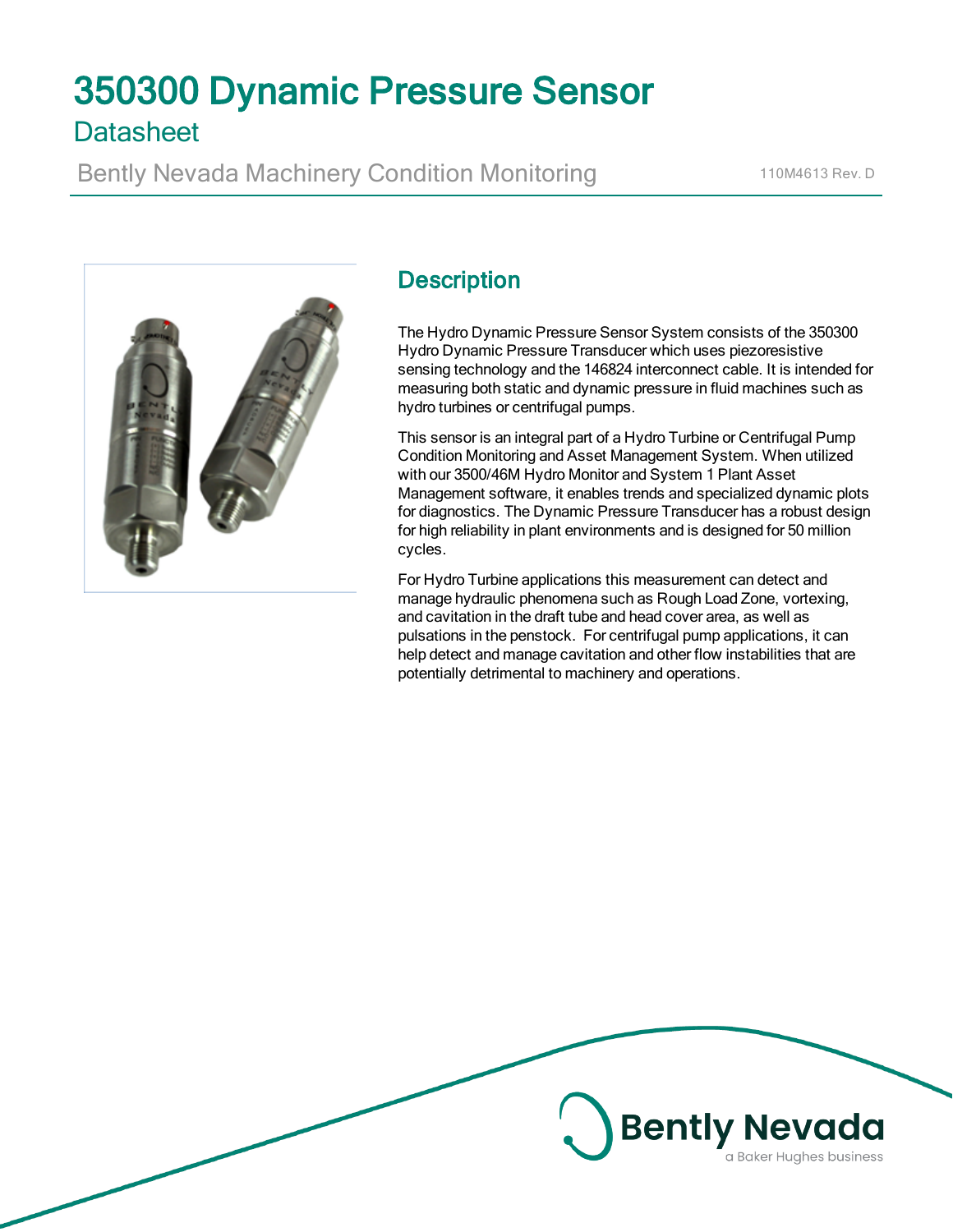## **Specifications**

## 350300 Dynamic Pressure Sensor

Operation outside the specified limits will result in false or inaccurate readings.

## Transducer Characteristics

| Measurement<br>Range (static) | 0 to 15/30/45/50/60/75/100/<br>200/ 300/ 500/ 1000/ 1500/<br>2000/ 3000/ 5000 psia                                                                                                                                                                                                                                                                                                                                                                                             |  |
|-------------------------------|--------------------------------------------------------------------------------------------------------------------------------------------------------------------------------------------------------------------------------------------------------------------------------------------------------------------------------------------------------------------------------------------------------------------------------------------------------------------------------|--|
|                               | 0 to 0.103/0.207/0.310/0.345/<br>0.414/0.517/0.68/1.37/2.07/<br>3.44/ 6.89/ 10.3/ 13.8/ 20.7/<br>34.5 MPaa                                                                                                                                                                                                                                                                                                                                                                     |  |
| Proof (Over)<br>Pressure      | >3X Full Scale                                                                                                                                                                                                                                                                                                                                                                                                                                                                 |  |
| <b>Burst Pressure</b>         | >4X Full Scale                                                                                                                                                                                                                                                                                                                                                                                                                                                                 |  |
| Scale Factor                  | 667 mV/psia (15 psia range)<br>333 mV/psia (30 psia range)<br>222 mV/psia (45 psia range)<br>200 mV/psia (50 psia range)<br>167 mV/psia (60 psia range<br>133 mV/psia (75 psia range)<br>100 mV/psia (100 psia range)<br>50 mV/psia (200 psia range)<br>33 mV/psia (300 psia range)<br>20 mV/psia (500 psia range)<br>10 mV/psia (1000 psia range)<br>7 mV/psia (1500 psia range)<br>5 mV/psia (2000 psia range)<br>3 mV/psia (3000 psia range)<br>2 mV/psia (5000 psia range) |  |
| <b>Full Scale Output</b>      | $10 \pm 0.1$ Vdc                                                                                                                                                                                                                                                                                                                                                                                                                                                               |  |
| Offset                        | $0.0 \pm 0.1$ Vdc                                                                                                                                                                                                                                                                                                                                                                                                                                                              |  |
| <b>DC Output</b><br>Impedance | $<$ 200 $\Omega$                                                                                                                                                                                                                                                                                                                                                                                                                                                               |  |
| Minimum Load<br>Resistance    | $2,500 \Omega$                                                                                                                                                                                                                                                                                                                                                                                                                                                                 |  |
| Max. Current                  | $< 16 \text{ mA}$                                                                                                                                                                                                                                                                                                                                                                                                                                                              |  |
| Insulation<br>Resistance      | 100 MΩ @ 500V                                                                                                                                                                                                                                                                                                                                                                                                                                                                  |  |

| Reverse polarity<br>protection                            | Yes                                                                                                                                                                                                                                                                                                                                                                                                                                                                                                                                                                              |
|-----------------------------------------------------------|----------------------------------------------------------------------------------------------------------------------------------------------------------------------------------------------------------------------------------------------------------------------------------------------------------------------------------------------------------------------------------------------------------------------------------------------------------------------------------------------------------------------------------------------------------------------------------|
| Compensated<br><b>Temperature Range</b>                   | -40°C to 125°C (-40°F to 257°F)                                                                                                                                                                                                                                                                                                                                                                                                                                                                                                                                                  |
| Operating<br>Temperature                                  | $-55^{\circ}$ C to 125 $^{\circ}$ C (-67 $^{\circ}$ F to 257 $^{\circ}$ F)                                                                                                                                                                                                                                                                                                                                                                                                                                                                                                       |
| <b>Temperature Error</b><br>(Reference 20°C)              | -10°C to 50°C (14 <sup>°</sup> F to 122 <sup>°</sup> F) ±<br>1.0 %FS<br>-40°C to 125°C (-40 <sup>°</sup> F to 257 <sup>°</sup> F)<br>±1.5%FS                                                                                                                                                                                                                                                                                                                                                                                                                                     |
| Non-Linearity,<br>Hysteresis &<br>Repeatability<br>(BFSL) | $\leq \pm 0.1$ % FS                                                                                                                                                                                                                                                                                                                                                                                                                                                                                                                                                              |
| Frequency<br>response                                     | 2000 Hz                                                                                                                                                                                                                                                                                                                                                                                                                                                                                                                                                                          |
| Vibration<br>Sensitivity, Max                             | <0.00667 %FS/g (15 psia<br>range)<br><0.00333 %FS/g (30 psia<br>range)<br><0.00222 %FS/g (45 psia<br>range)<br><0.00200 %FS/g (50 psia<br>range)<br><0.00167 %FS/g (60 psia<br>range)<br><0.00133 %FS/g (75 psia<br>range)<br><0.00100 %FS/g (100 psia<br>range)<br><0.00050 %FS/g (200 psia<br>range)<br><0.00033 %FS/g (300 psia<br>range)<br><0.00020 %FS/g (500 psia<br>range)<br><0.00013 %FS/g (750 psia<br>range)<br><0.0007 %FS/g (1500 psia<br>range)<br><0.0005 %FS/g (2000 psia<br>range)<br><0.0003 %FS/g (3000 psia<br>range)<br><0.0002 %FS/g (5000 psia<br>range) |

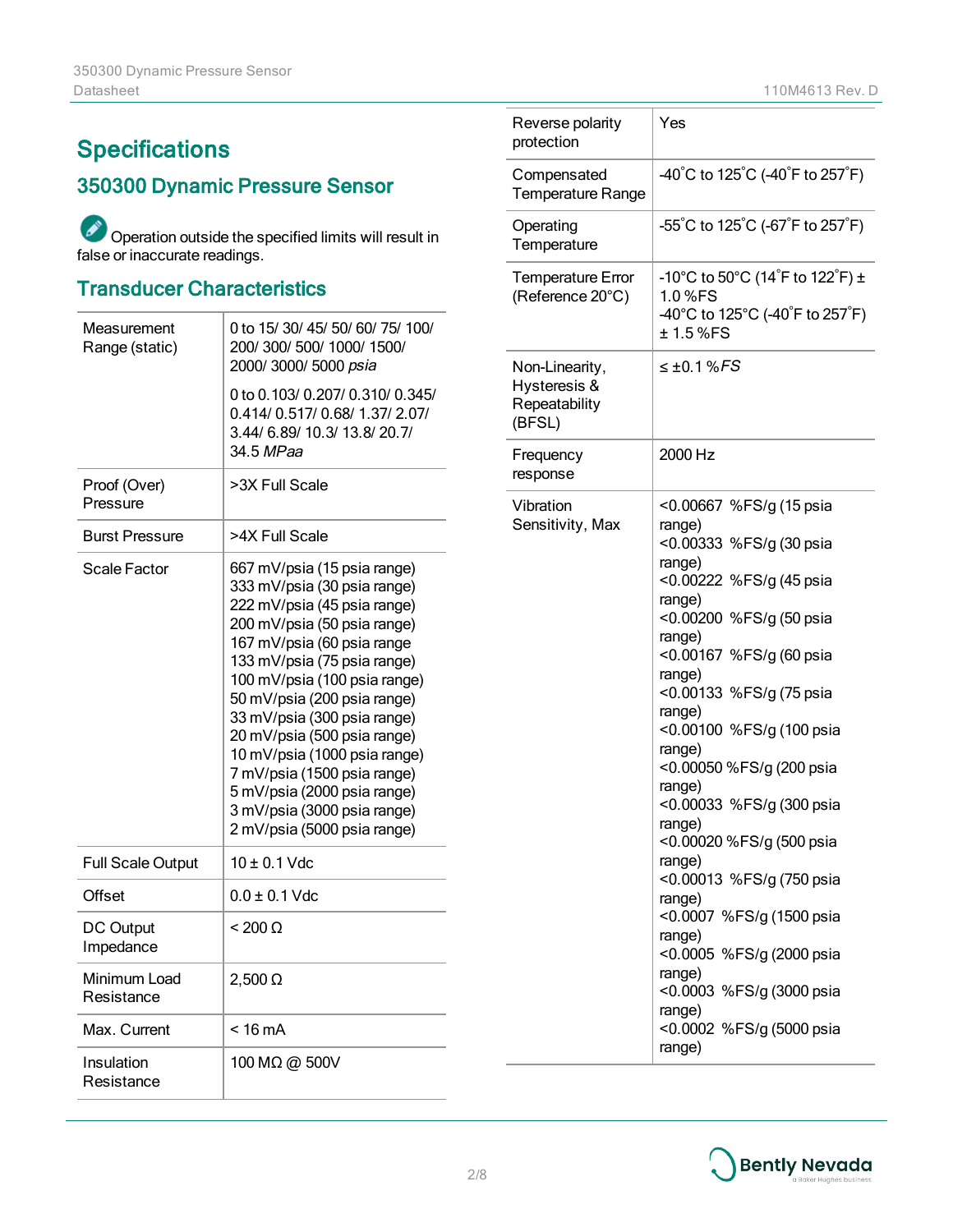## Physical & Environmental

| Weight                  | $< 8$ oz                                      |
|-------------------------|-----------------------------------------------|
| Dimensions              | See Figure 1 in Graphs and<br>Figures section |
| Materials               | 316L Stainless Steel Body                     |
| Pressure<br>Connection  | $\frac{1}{4}$ -18 NPT male                    |
| Electrical<br>Connector | MIL-C-26482 (4 pin)                           |
| <b>Mounting Torque</b>  | 15.0 N-m (11.1 lbf-ft)                        |
| Storage<br>Temperature  | -40°C to 140°C (-40°F to 284°F)               |

Check the chemical compatibility of the sensor's wetted parts (316L stainless steel) with the medium to be measured.

## Power Supply

| Power<br>Supply<br>Voltage          | 13 - 42 Vdc  |
|-------------------------------------|--------------|
| Supply<br>Voltage<br><b>Effects</b> | <0.005 %FS/V |

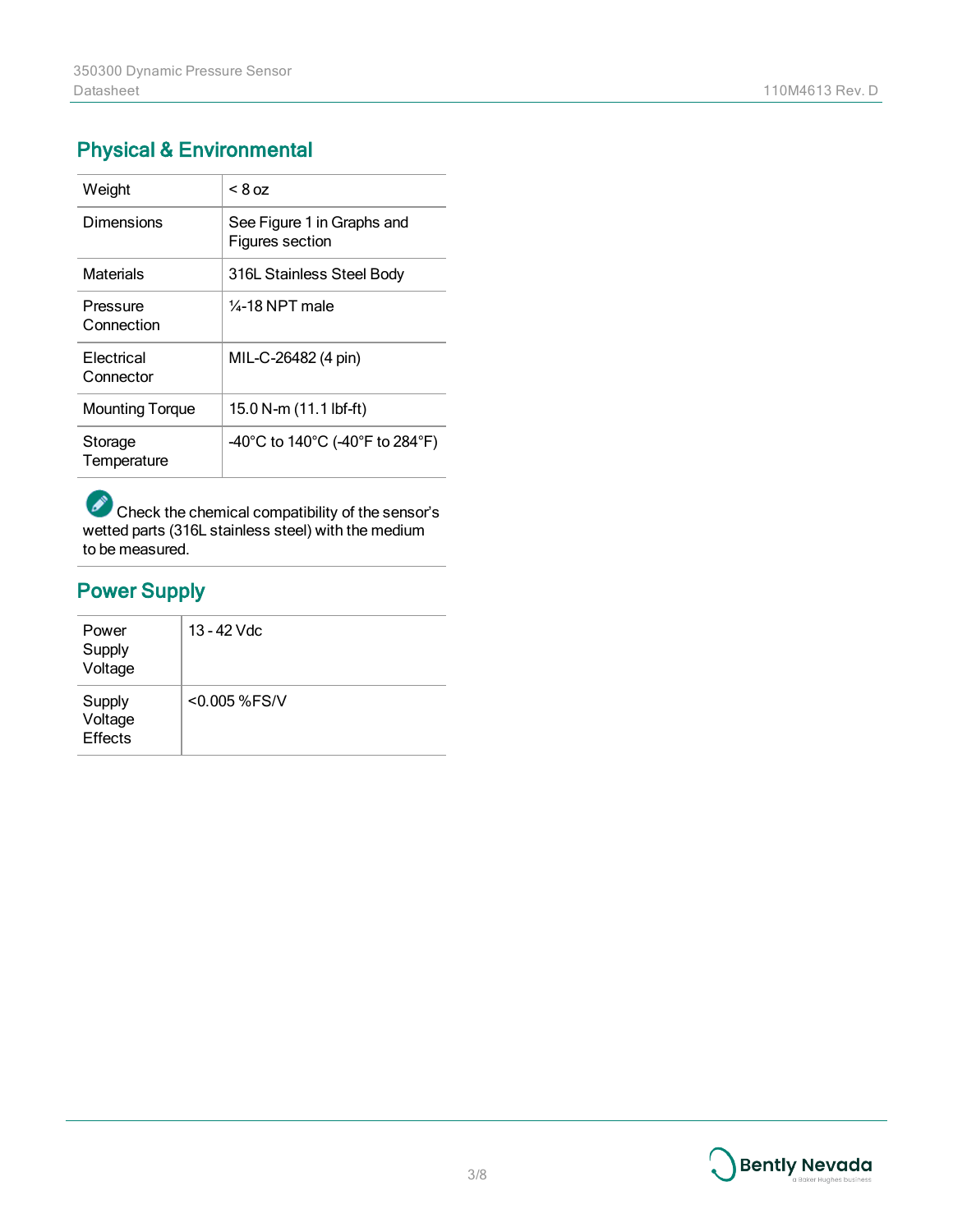## Compliance and Certifications **FCC**

This device complies with part 15 of the FCC Rules. Operation is subject to the following two conditions:

- This device may not cause harmful interference.
- This device must accept any interference received, including interference that may cause undesired operation.

#### EMC

EN 61326-1: 2013

CISPR 11: 2009 + A1: 2010

55011: 2009 + A1: 2010

EMC Directive 2014/30/EC

#### PED

PED Directive 2014/68/EU

#### RoHS

RoHS Directive 2011/65/EU

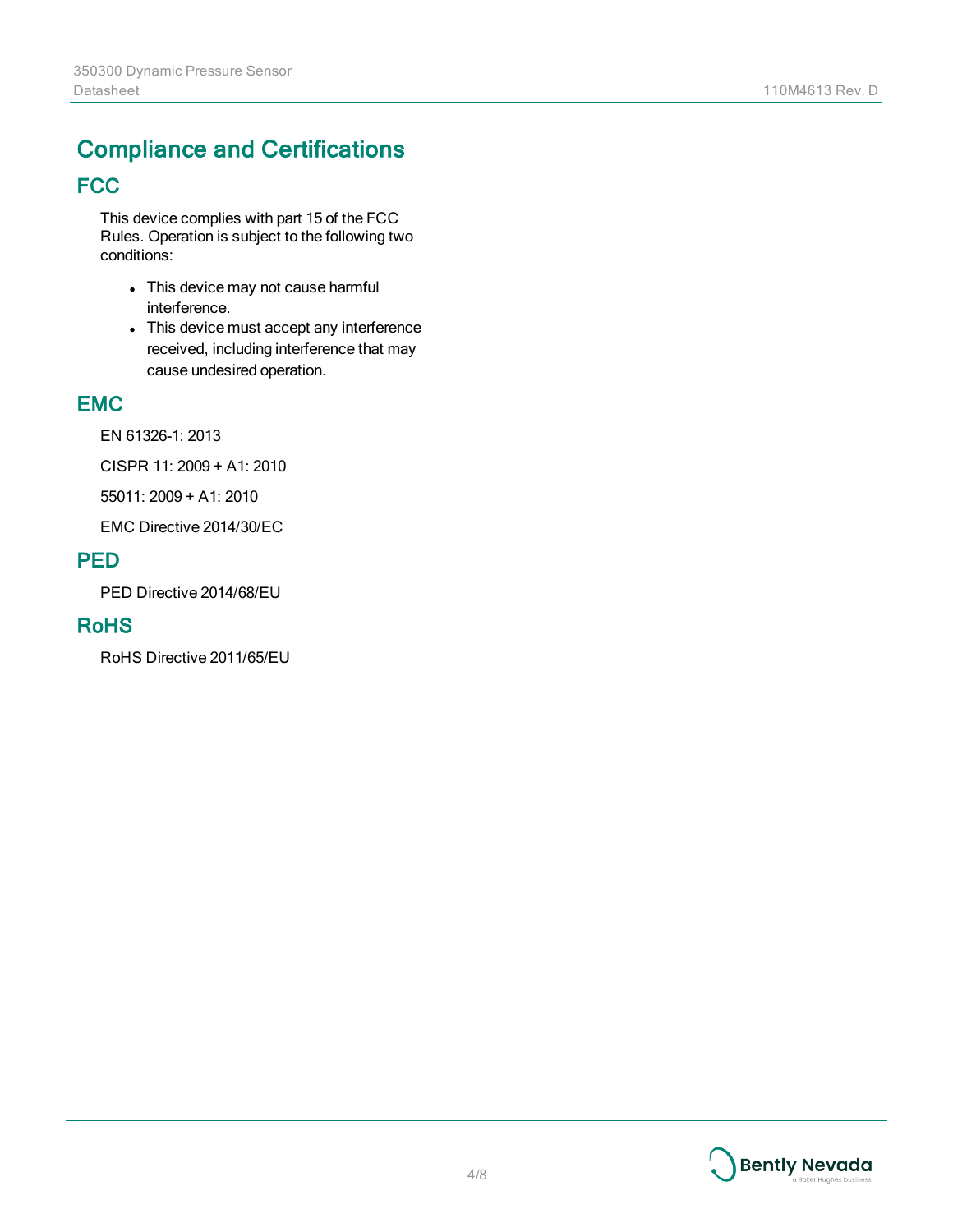## Ordering Information

For the detailed listing of country and product B specific approvals, refer to the Approvals Quick Reference Guide, Document 108M1756, at [Bently.com.](http://www.gemeasurement.com/)

#### 350300 Dynamic Pressure Sensor

350300-AAAA-BB (All transducers have a 1/4 - 18 NPT male thread)

#### A: Pressure Range Options

Select an option from the chart below P) (0015 to 5000) that meets both static and dynamic pressure range requirements. Note that the static pressure range must accommodate the dynamic pressure (pulsation) amplitude that will ride on top of (overshoot) the static pressure.

| <b>AAAA</b><br>Ordering | <b>Dynamic Pressure</b><br>Range (3500/46M)1 |               | <b>Static Pressure</b><br>Range <sup>2</sup> |             |
|-------------------------|----------------------------------------------|---------------|----------------------------------------------|-------------|
| <b>Option</b>           | Psi pk                                       | <b>KPa pk</b> | Psia                                         | <b>KPaa</b> |
| 0015                    | 6                                            | 41            | 15                                           | 103         |
| 0030                    | 12                                           | 82.5          | 30                                           | 206         |
| 0045                    | 18                                           | 124           | 45                                           | 310         |
| 0050                    | 20                                           | 138           | 50                                           | 344         |
| 0060                    | 24                                           | 165           | 60                                           | 413         |
| 0075                    | 30                                           | 206           | 75                                           | 517         |
| 0100                    | 40                                           | 280           | 100                                          | 690         |
| 0200                    | 80                                           | 560           | 200                                          | 1380        |
| 0300                    | 125                                          | 861           | 300                                          | 2068        |
| 0500                    | 200                                          | 1380          | 500                                          | 3450        |
| 1000                    | 400                                          | 2757          | 1000                                         | 6894        |
| 1500                    | 575                                          | 3964          | 1500                                         | 10342       |
| 2000                    | 800                                          | 5515          | 2000                                         | 13789       |
| 3000                    | 1350                                         | 9307          | 3000                                         | 20684       |
| 5000                    | 2000                                         | 13789         | 5000                                         | 34500       |

| <b>AAAA</b><br>Ordering                                                                                                              | <b>Dynamic Pressure</b><br>Range (3500/46M)1<br><b>KPapk</b><br>Psi pk |                                                                                                                               | <b>Static Pressure</b><br>Range <sup>2</sup> |             |
|--------------------------------------------------------------------------------------------------------------------------------------|------------------------------------------------------------------------|-------------------------------------------------------------------------------------------------------------------------------|----------------------------------------------|-------------|
| Option                                                                                                                               |                                                                        |                                                                                                                               | Psia                                         | <b>KPaa</b> |
| <sup>1</sup> Dynamic pressure ranges are expressed in peak<br>amplitude units, half of the full peak-to-peak pulsation<br>amplitude. |                                                                        |                                                                                                                               |                                              |             |
|                                                                                                                                      |                                                                        | <sup>2</sup> Static pressure ranges are in absolute pressure (Psia,<br>KPaa), so static pressure requirements stated as gauge |                                              |             |

pressures (Psig, KPag) may necessitate a numerically higher absolute pressure full-scale range.

#### B: Approvals Option

00 | No Approvals

## 146824 Interconnect Cable 146824-AAAA

#### A: Length Option

| 0010 | 10 ft $(3 m)$      |
|------|--------------------|
| 0025 | 25 ft (7.6 m)      |
| 0050 | 50 ft (15.2 m)     |
| 0100 | 100 ft (30.5 m)    |
| 0200 | 200 ft (61.0 m)    |
| 0300 | 300 ft (91.4 m)    |
| 0400 | 400 ft (121.9 m)   |
| 0500 | 500 ft (152.4 m)   |
| 1000 | 1,000 ft (304.8 m) |

### Associated 3500 Monitors Spares

| 3500/46M | Hydro Monitor with Multimode<br>Positive Input I/O Module |
|----------|-----------------------------------------------------------|
|          |                                                           |

#### Spares

| 176449-06 | 3500/46M Hydro Monitor                                               |
|-----------|----------------------------------------------------------------------|
| 169715-01 | Multimode Positive Input I/O Module<br>with Internal<br>Terminations |

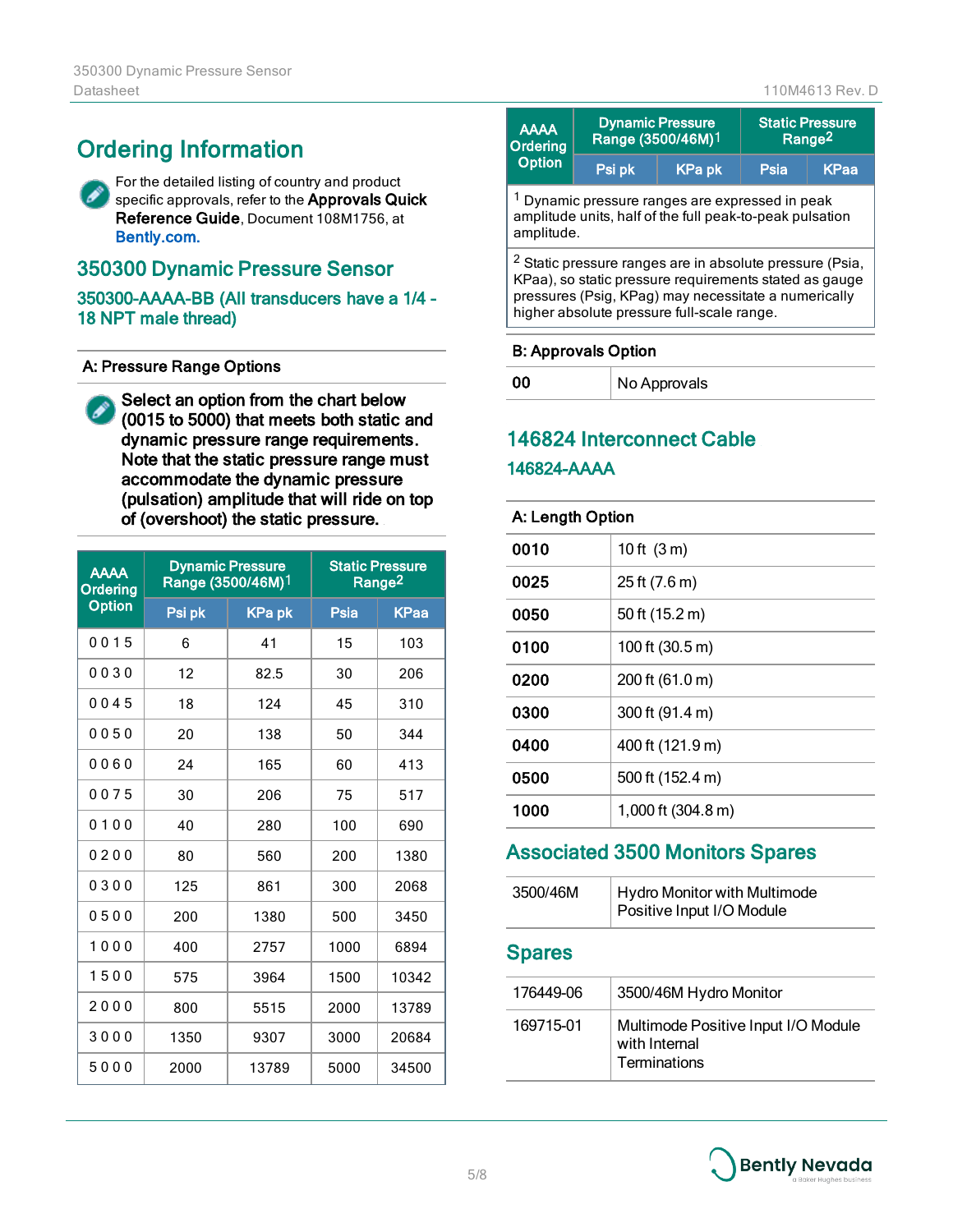| 169715-02 | Multimode Positive Input I/O Module |  |
|-----------|-------------------------------------|--|
|           | with External Terminations          |  |

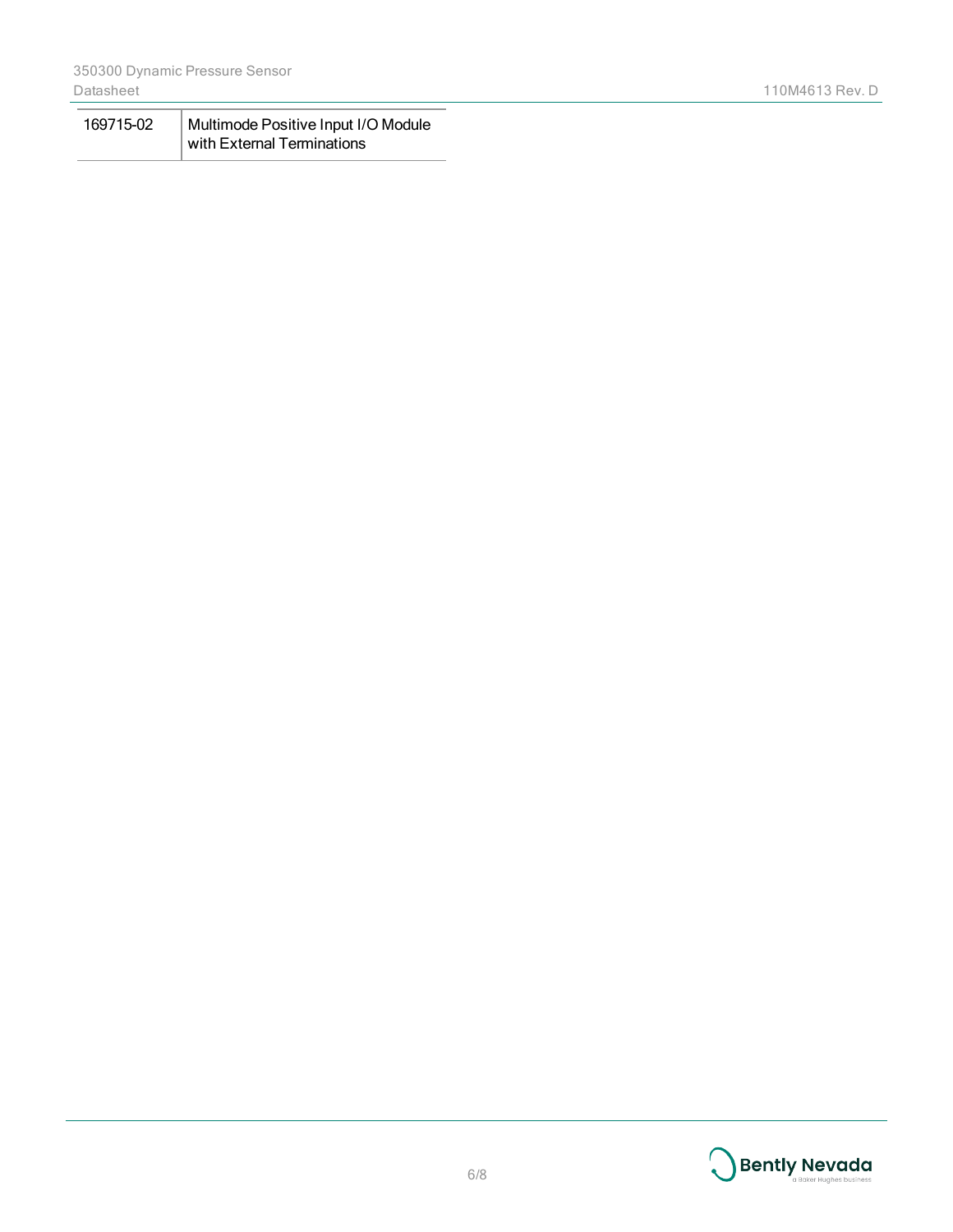Not

## Graphs and Figures



#### Figure 1: 350300 Dynamic Pressure Sensor Dimensions and Pinout



| CONNECTOR                                 | WIRE COLOR | WIRE<br><b>DESCRIPTION</b> |
|-------------------------------------------|------------|----------------------------|
| Д, н<br>15<br>PIN                         | <b>RFD</b> | <b>POWER</b>               |
| "R"<br>PIN                                | BLACK      | COMMON                     |
| PIN                                       | WHITE      | SIGNAL                     |
| $\frac{15}{20}$ m. $\frac{15}{20}$<br>PIN |            |                            |

Figure 2: 146824-AAAA Cylinder Pressure Cable